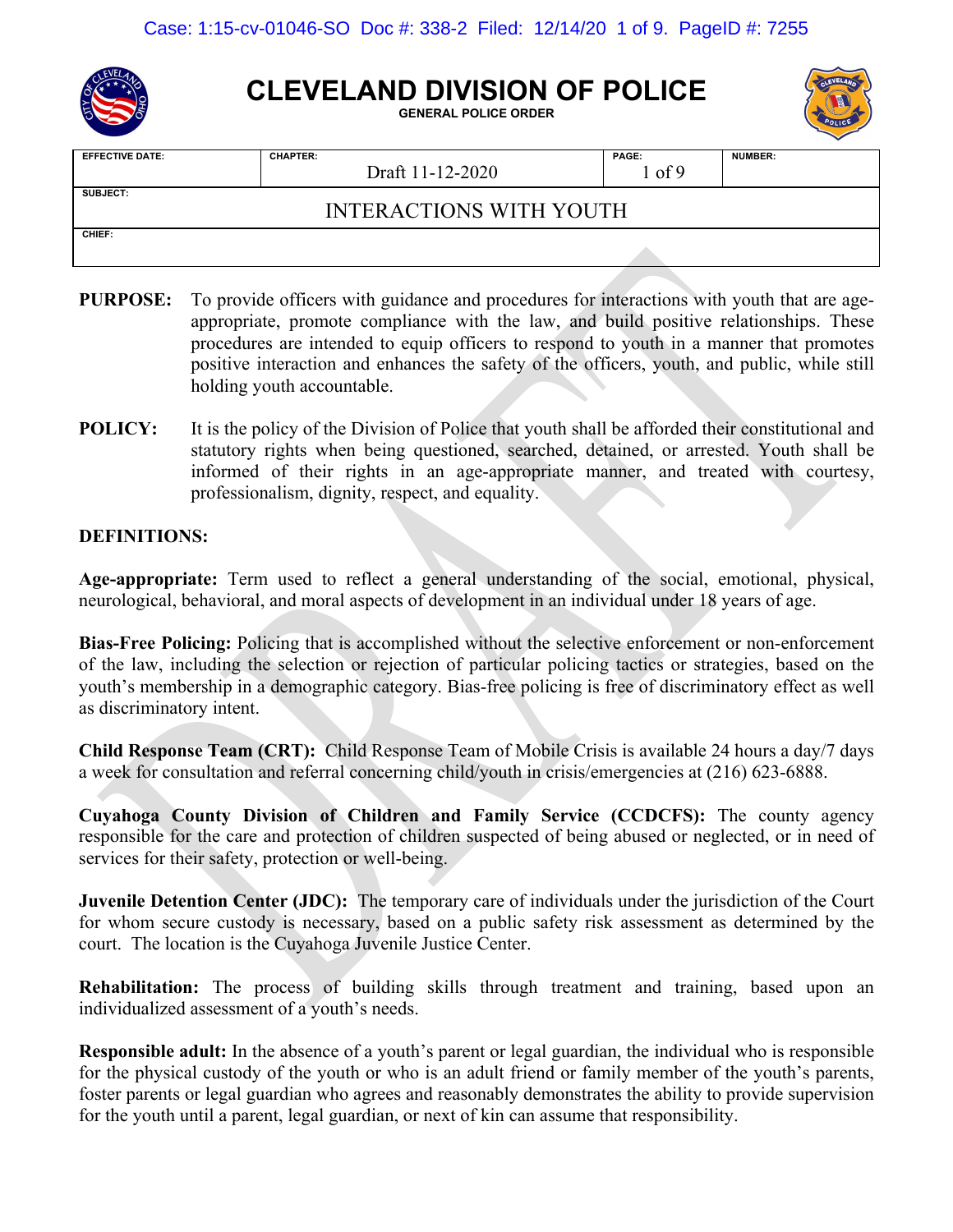Case: 1:15-cv-01046-SO Doc #: 338-2 Filed: 12/14/20 2 of 9. PageID #: 7256

| PAGE: | SUBJECT:                                                  | <b>NUMBER:</b>                                                                  |
|-------|-----------------------------------------------------------|---------------------------------------------------------------------------------|
|       | .                                                         | the contract of the contract of the contract of the contract of the contract of |
| of 9  | WITH YOUTH<br>$\gamma$ tions<br>۹N۱<br>к<br>н<br>$\Delta$ |                                                                                 |

**Secure custody:** When a youth is held in a locked room, a set of rooms, or a cell that is designated, set aside, or used for the specific purpose of securely detaining persons who are in law enforcement custody.

**Sight or sound contact:** Any physical, clear, visual, or verbal contact that is not brief or inadvertent.

**Unruly child**: Any child who does not submit to the reasonable control of the child's parents, teachers, guardian, or custodian, by reason of being wayward or habitually disobedient; Any child who is a habitual truant from school and who previously has not been adjudicated an unruly child for being a habitual truant; Any child who behaves in a manner as to injure or endanger the child's own health or morals or the health or morals of others; Any child who violates a law, other than division (C) of section 2907.39, division (A) of section 2151.87 of the Revised Code, that is applicable only to a child. (ORC 2151.022)

**Youth/Juvenile:** An individual under the age of 18.

## **PROCEDURES:**

## **I. General Guidelines**

- A. Officers are encouraged to engage in positive interactions with youth while conducting non-enforcement activities.
- B. When interacting with youth, officers shall:
	- 1. Treat all youth with courtesy, professionalism, dignity, respect, and equality.

2. Conduct law enforcement activities without discrimination on the basis of a youth's demographic category in accordance with General Police Order (GPO) 1.07.08, Bias-Free Policing. Examples of this type of interaction include, but are not limited to:

- a. Approaching youth in a calm and respectful manner
- b. Explaining the purpose of interaction in an age-appropriate manner
- c. Not cursing at or using derogatory language to refer to youth
- d. Not making fun of or engaging in demeaning or humiliation tactics
- 3. Take into consideration the following factors, if known, including but not limited to the:
	- a. Nature of the complaint or contact.
	- b. Age, intelligence, mental capacity, disability status, and physical condition of the youth.
	- c. Youth in crisis (e.g., emotional stability, under the influence or alcohol or drugs).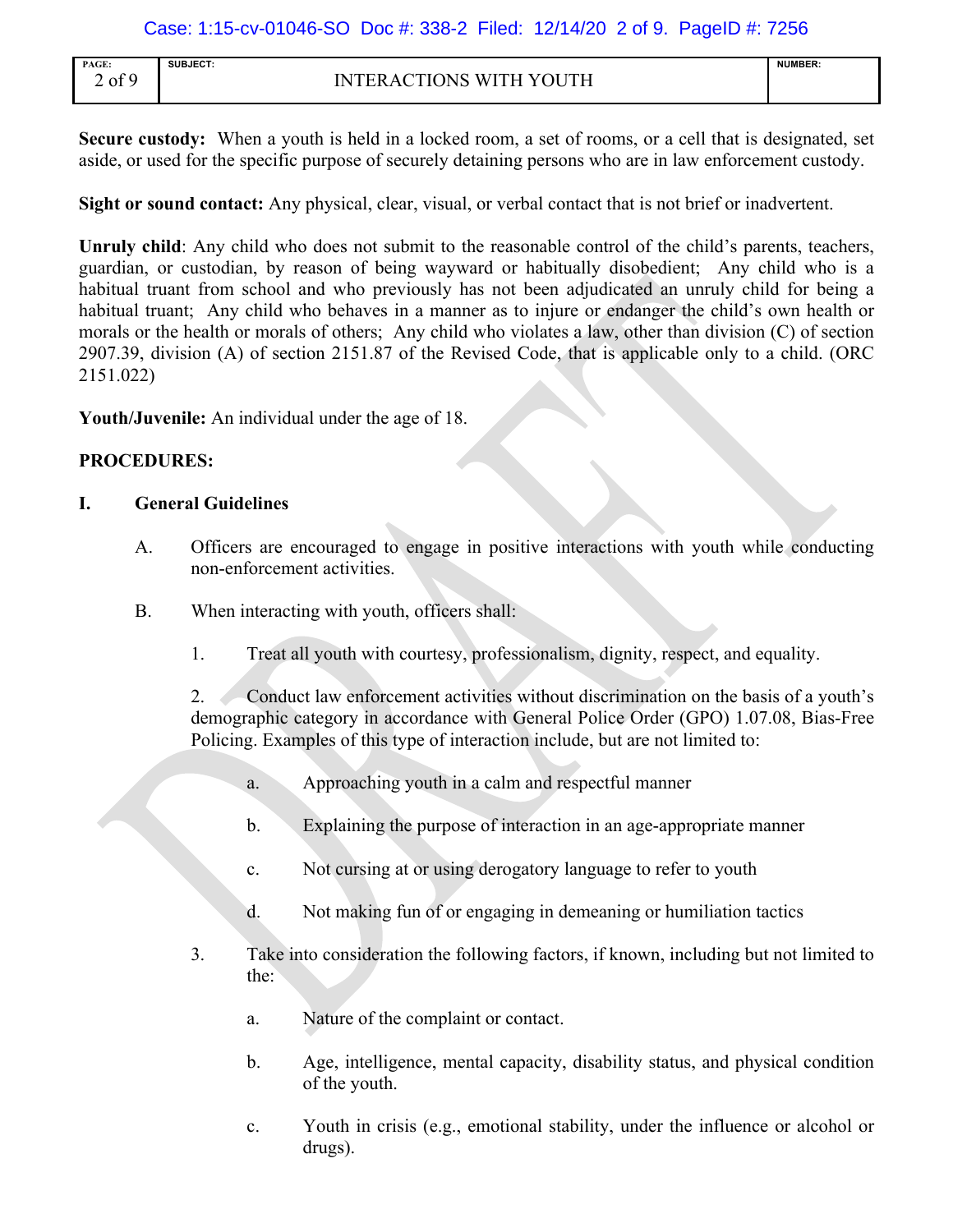| PAGE:                         | SUBJECT:<br>.                                                                                    | <b>NUMBER:</b><br>the contract of the contract of the contract of |
|-------------------------------|--------------------------------------------------------------------------------------------------|-------------------------------------------------------------------|
| f٥<br>∩t<br>$\cdot$ UI $\sim$ | <b>TUTITU</b><br><b>INS</b><br>$\mathbf{L}$<br>ъ<br>M <sub>1</sub><br>п<br>К<br>. .<br>-<br>. 11 |                                                                   |

- d. Youth's prior contacts/history with officers.
- e. Youth's likelihood to comply with parental control.
- f. Cooperation and attitude of all involved parties and the likelihood of the offense being repeated.
- g. Likelihood that the youth can be successfully redirected.

## **II. Investigatory Stops**

- A. In addition to the provisions set in GPO 2.02.02, Investigatory Stops, officers shall be aware of the potential behavioral response youth may employ that can impact the direction of an investigative stop in unintended ways. These responses may include but are not limited to:
	- 1. Fleeing
	- 2. Verbal challenges
	- 3. Freezing or unexpected non-responsiveness
	- 4. Outright disregard for police directives
	- 5. Presumption of mistreatments
- B. Behavioral responses alone cannot provide the basis for probable cause.

## **III. Interviews and Interrogations**

- A. Administering Juvenile Miranda Warning and Waiver
	- 1. Officers shall administer Miranda warnings in an age-appropriate manner in accordance with the directives contained in GPO 2.02.01, Miranda Warnings and Waiver.
	- 2. Officers shall consider the totality of the circumstances when determining whether a juvenile has knowingly and voluntarily waived Miranda in accordance with the directives contained in GPO 2.02.01, Miranda Warnings and Waiver.
- B. When interviewing juveniles, officers shall:
	- 1. Take special care to conduct the interview in a manner as to ensure voluntary, noncoercive, and non-traumatic results.
		- a. If questioning more than an hour, provide a break.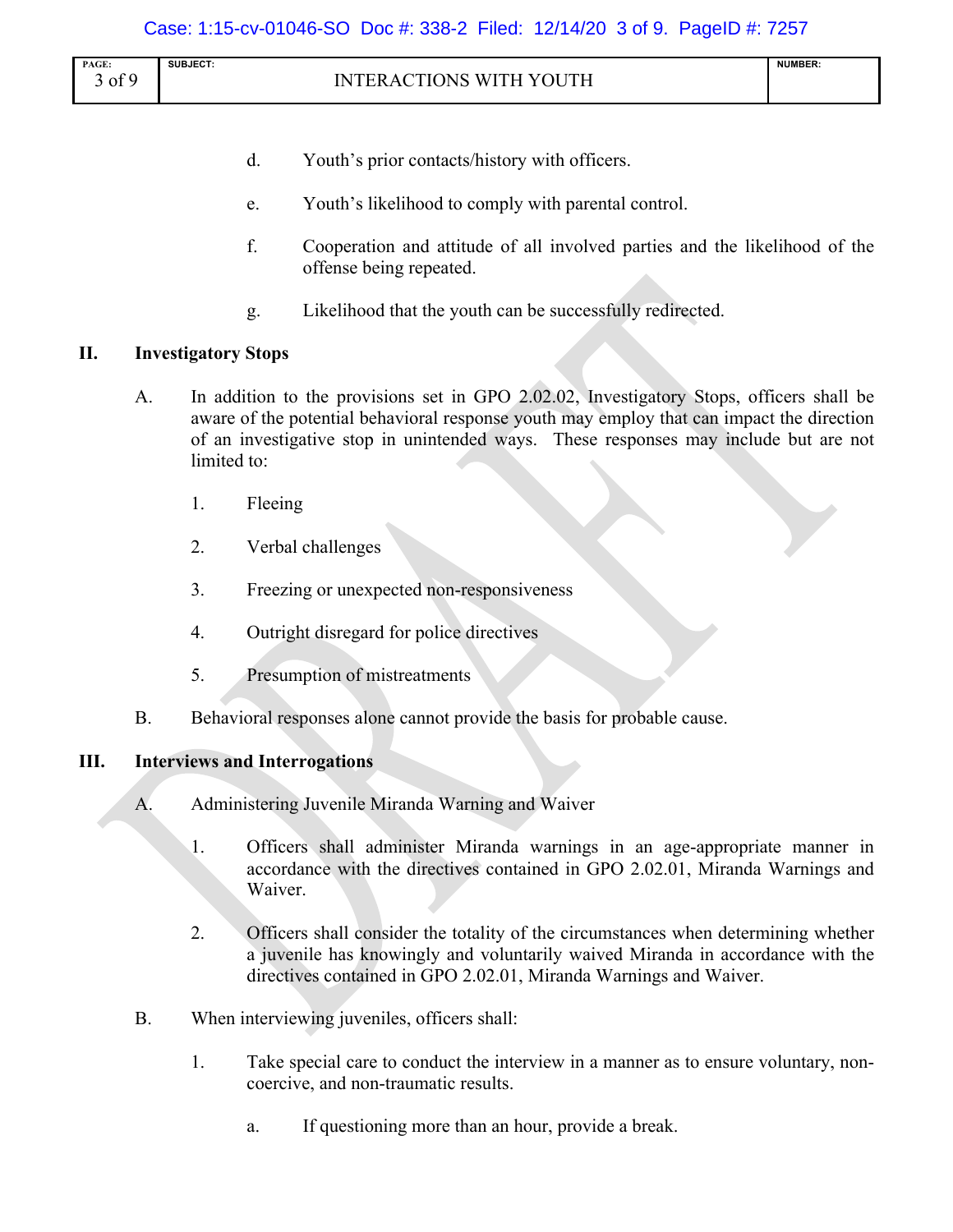| PAGE: | <b>SUBJECT:</b>                                                                       | <b>NUMBER:</b> |
|-------|---------------------------------------------------------------------------------------|----------------|
| of 9  | . WI <sup>-</sup><br>TTH<br>NNS<br>17<br>$\mathbf{v}$<br>M.<br>' A (<br>. K<br>$\sim$ |                |

- b. Keep total interrogation time of a juvenile to a minimum.
- 2. Be aware that behavioral cues of juveniles that may indicate deception may actually be due to the juvenile's maturity level or other developmental factors (e.g., avoiding eye contact, fidgeting, agitation, and emotional volatility).

## **IV. Redirection and Referrals**

- A. Where probable cause exists that a youth has engaged in unruly behavior (e.g., truancy, running away from home, violating curfew, underage use of alcohol) or has committed a nonviolent misdemeanor offense officers may exercise reasonable discretion and choose alternatives to arrest. These alternatives include but are not limited to the following:
	- 1. **Warn and Release -** Officers may warn and release the youth to his/her parent or other responsible adult.
	- 2. **Referral for Rehabilitative Services -** Officers may make a referral to a community social service or mental health agency, particularly when problems related to mental illness, including suicidal gestures and behaviors, drug use or other substance abuse, and/or personal or family crises, appear to be involved or serve as an influence on the youth's behavior.
	- 3. **Referral to Local Agencies –** Officers may make referrals to local agencies for positive youth development supports, including recreational, literacy, vocational, volunteer, mentoring, and/or other activities to positively engage youth and deter unruly and/or delinquent behaviors.
- B. Officers shall not arrest a juvenile under the age of 13 for a non-violent offense (Refer to GPO 3.03.03, Juvenile Booking and Processing)

## **V. Arrest and Temporary Custody**

- A. For juveniles taken into custody for violations of law, officers shall:
	- 1. Follow the procedures described in GPO 3.03.03, Juvenile Booking and Processing.
	- 2. Attempt to notify the juvenile's parent, legal guardian, or responsible adult regarding the circumstances of the arrest and document all notifications and attempts in the related incident report.
	- 3. Ask the juvenile if they are a caregiver and, if so, the officer shall assist in ensuring care for siblings, children, and/or others.
- B. Where further detention is warranted, officers shall:
	- 1. Follow the procedures described in GPO 3.01.01, Arrestee Restraint, Transport, and Supervision, and GPO 3.03.03, Juvenile Booking and Processing.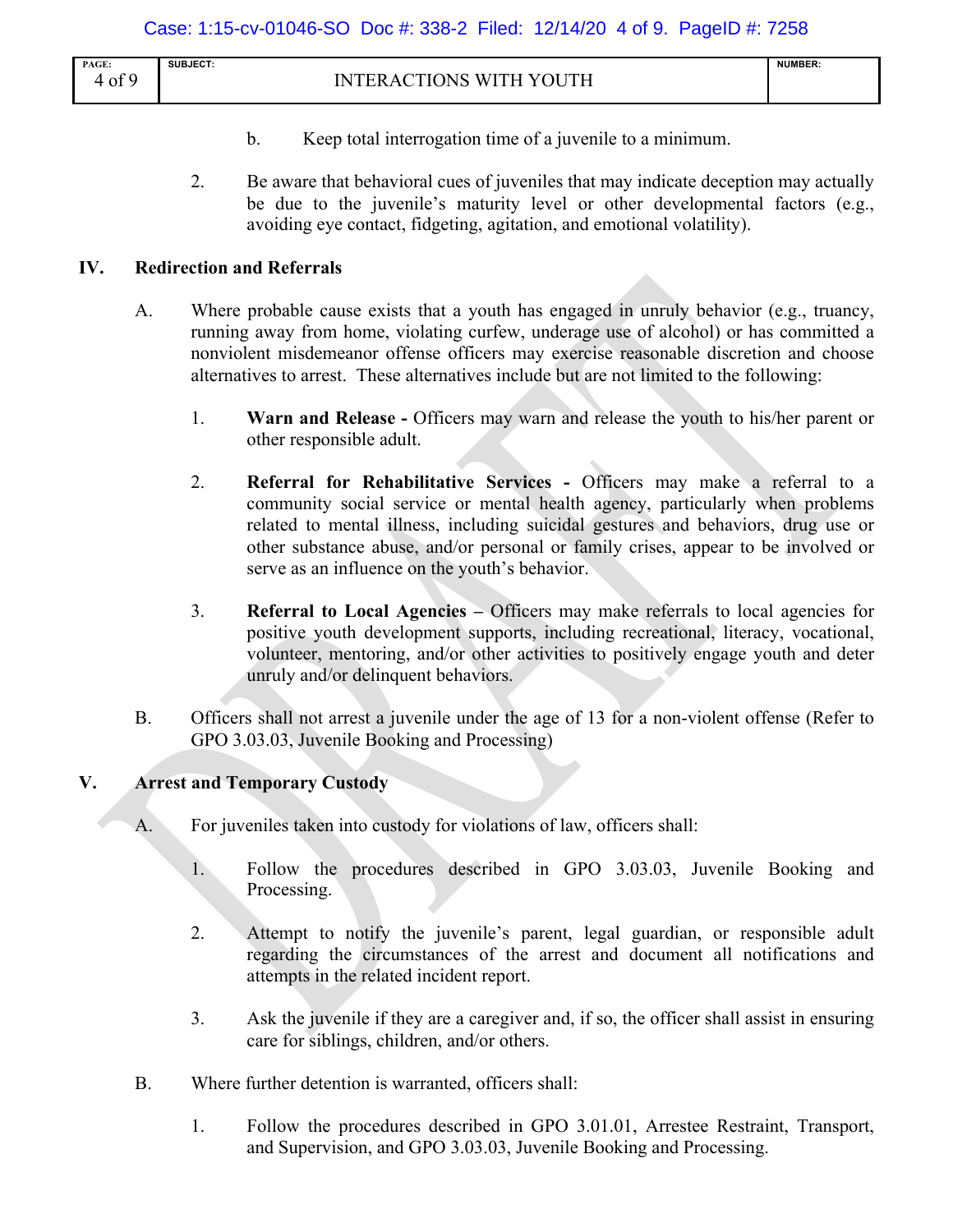| PAGE:        | <b>SUBJECT:</b>                                         | <b>NUMBER:</b> |
|--------------|---------------------------------------------------------|----------------|
| £Ο<br>` Oİ ∠ | YOUTH<br>INS<br>AZ L<br>ъ,<br>'N.<br>к<br>$\Delta$<br>◡ |                |
|              |                                                         |                |

- 2. Hold the juvenile in temporary custody of the Division of Police only as long as reasonably necessary for processing and transfer to the Juvenile Detention Center following the procedures described in GPO 3.03.01, Arrestee Restraint, Transport, and Supervision.
- 3. Ensure that an officer has constant auditory access to and observes the juvenile every 30 minutes or less.
- 4. Ensure arrested juveniles do not have sight or sound contact with arrested adults. If inadvertent contact does occur, reasonable efforts shall be taken to end the contact.
- C. When the CCJDC will not accept a juvenile, the officers shall:
	- 1. Relinquish custody of the juvenile to an identified, responsible adult, parent, guardian, or relative.
		- a. When a responsible adult, parent, guardian, or relative cannot be located, the officer shall contact CCDCFS (696-KIDS).
- D. Arrests of Children with Disabilities
	- 1. Pursuant to the Federal Individuals with Disabilities Education Improvement Act of 2004, when a school or other agency reports a crime committed by a child with a disability, and the child is subsequently arrested, the reporting administrator is required to ensure that copies of the child's special education and disciplinary records are given to the arresting officer to be included in the arrest packet.
	- 2. When a school or other agency reports a crime committed by a child with a disability, and the child is subsequently arrested, the arresting officers shall:
		- a. Request, if not provided, copies of the child's special education status and disciplinary records from the administrator at the school or agency, pursuant to O.A.C. 3301-51-04(R)(2).
		- b. Ensure that the packet provided by the school or agency is forwarded to the detective assigned to the case for inclusion in the juvenile court paper work.
		- c. Document any refusal made by the school or agency to provide the information in the related incident report.

## **VI. Medical Attention**

- A. Officers shall seek medical attention for youth when a youth requests medical attention, or when any of the following conditions exist:
	- 1. Serious injury/Serious Illness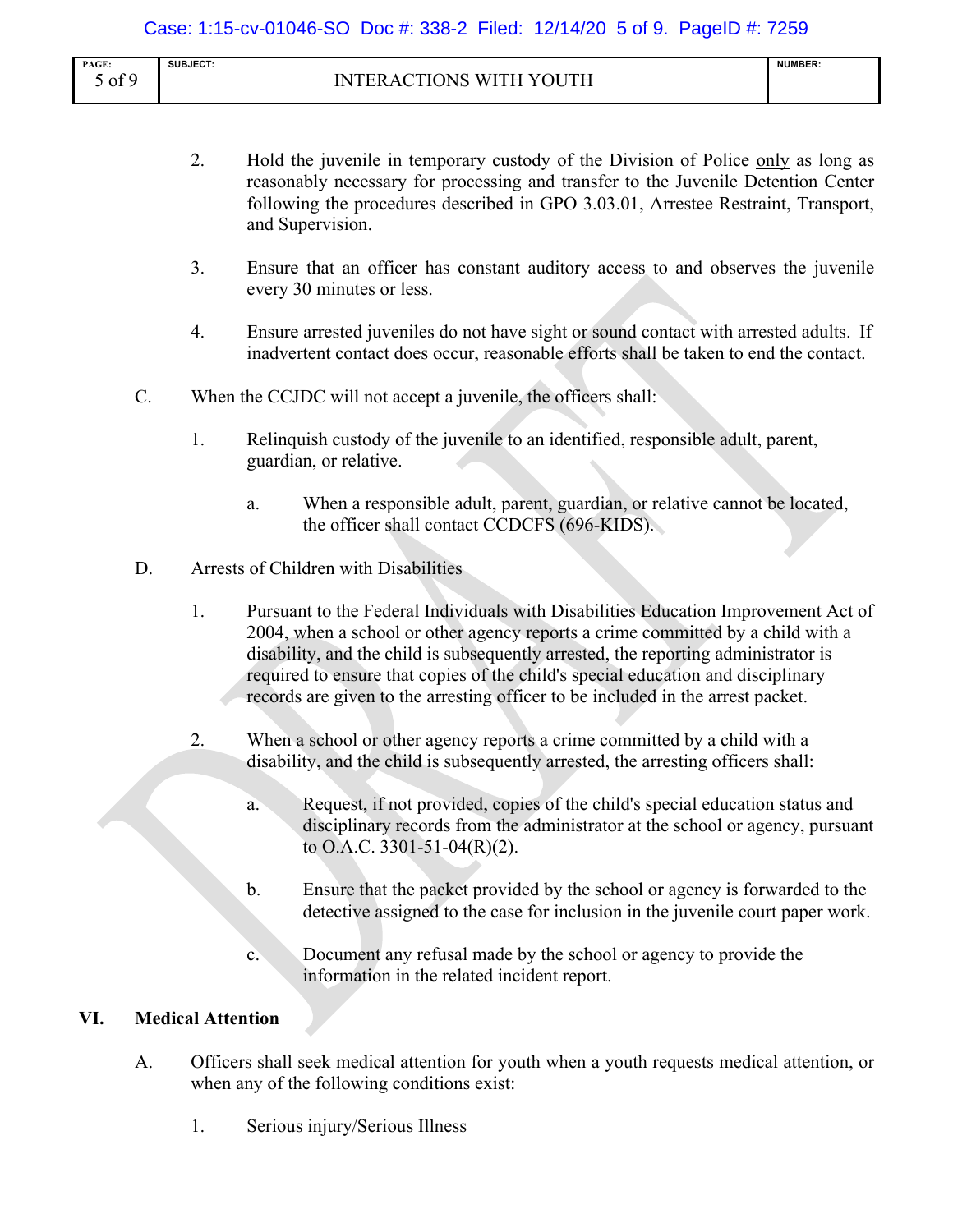|                 |           | Case: 1:15-cv-01046-SO Doc #: 338-2 Filed: 12/14/20 6 of 9. PageID #: 7260                                                                                                                                                                                   |                |
|-----------------|-----------|--------------------------------------------------------------------------------------------------------------------------------------------------------------------------------------------------------------------------------------------------------------|----------------|
| PAGE:<br>6 of 9 |           | SUBJECT:<br><b>INTERACTIONS WITH YOUTH</b>                                                                                                                                                                                                                   | <b>NUMBER:</b> |
|                 |           | 2.<br>After use of a Conducted Electrical Weapons (CEW) (see GPO 2.01.04(IV)(D) or<br>Oleoresin Capsicum (OC) Spray (see GPO 2.01.04(III)(C)                                                                                                                 |                |
|                 |           | Unconsciousness<br>3.<br>4.<br>Significant intoxication due to alcohol and/or drug use                                                                                                                                                                       |                |
|                 |           | 5.<br>A suicide risk or mental health crisis                                                                                                                                                                                                                 |                |
|                 | <b>B.</b> | Officers coming into contact with a youth who exhibits any of the above conditions shall<br>take reasonable steps to:                                                                                                                                        |                |
|                 |           | 1.<br>Provide medical attention or crisis intervention.                                                                                                                                                                                                      |                |
|                 |           | 2.<br>Request EMS to respond and transport, if necessary.                                                                                                                                                                                                    |                |
|                 |           | 3.<br>Notify their supervisor.                                                                                                                                                                                                                               |                |
|                 |           | Notify the youth's parent, legal guardian, or responsible adult and document all<br>4.<br>notifications and attempts in the related incident report.                                                                                                         |                |
|                 | C.        | Officers taking custody of a youth, who exhibits any of the conditions listed in VI. A, shall<br>take the above steps, prior to booking the juvenile at the JDC.                                                                                             |                |
|                 | D.        | In the event of an emergency medical situation, EMS shall be called immediately for<br>transportation and treatment. Officers shall permit the caretaker to accompany the youth to<br>the hospital if the youth is not under arrest and where safe to do so. |                |
| VII.            |           | <b>Transportation</b>                                                                                                                                                                                                                                        |                |
|                 | A.        | Officers shall transport juveniles in CDP custody according to the procedures contained in<br>GPO 3.01.01, Arrestee Restraint, Transport, and Supervision.                                                                                                   |                |
| VIII.           |           | Handcuffing                                                                                                                                                                                                                                                  |                |
|                 | A.        | Officers may, when it is objectively reasonable, use handcuffs on youth who are in<br>custody, including custody solely for the purpose of psychiatric evaluation.                                                                                           |                |
|                 | <b>B.</b> | Officers shall consider the totality of the circumstances when determining whether to use<br>handcuffs, as handcuffs may trigger a traumatic response.                                                                                                       |                |
|                 | C.        | When feasible, officers shall explain the use of restraints to youth in an age-appropriate<br>manner and to the family/guardian in a tactful manner.                                                                                                         |                |

## **IX. De-escalation/Use of Force**

A. When determining the age-appropriate response to youth and when safe and feasible, officers shall use de-escalation strategies.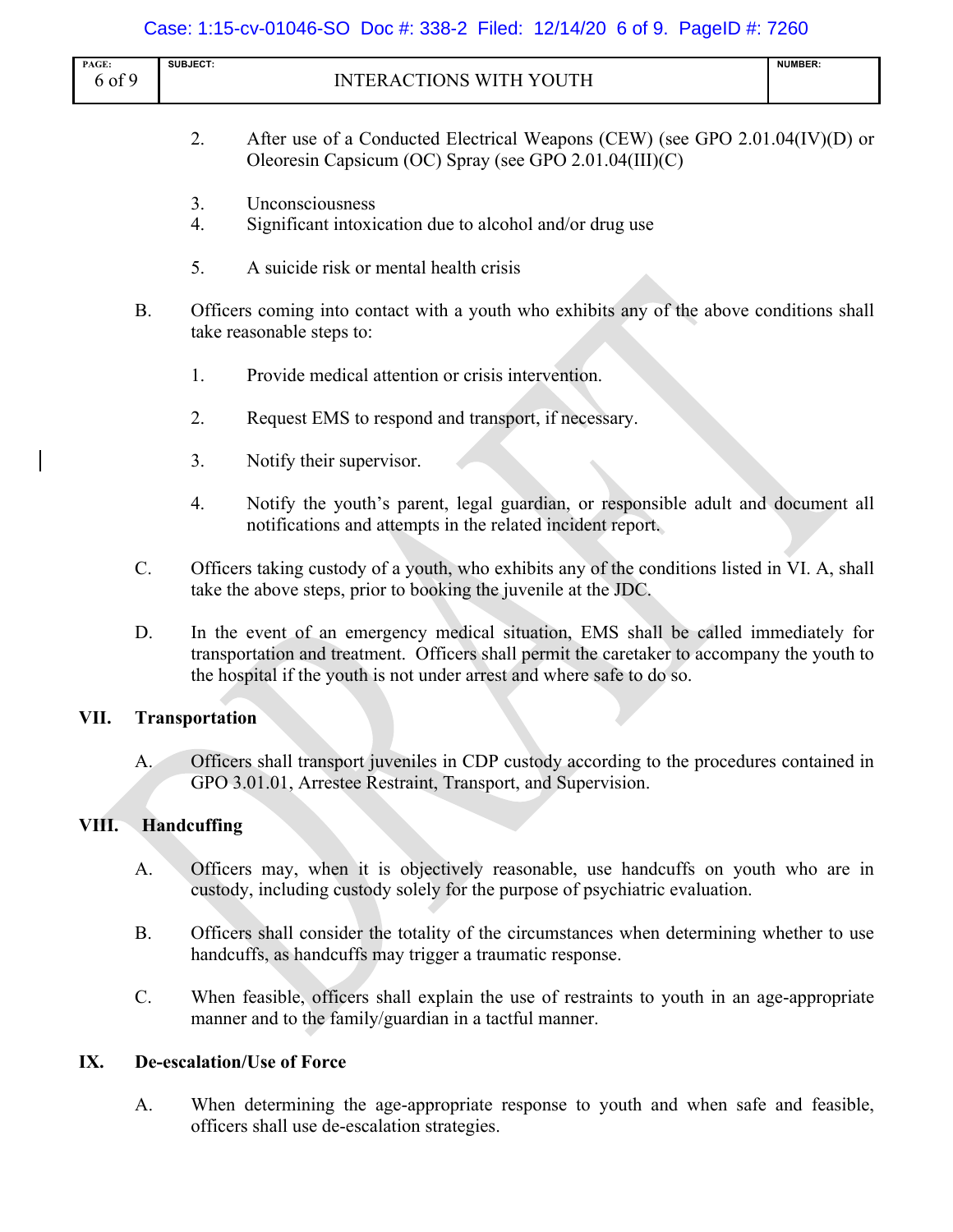## Case: 1:15-cv-01046-SO Doc #: 338-2 Filed: 12/14/20 7 of 9. PageID #: 7261

| PAGE:          | <b>SUBJECT:</b>                                            | <b>NUMBER:</b> |
|----------------|------------------------------------------------------------|----------------|
| £Ο<br>$'$ of . | WITH VOLITH<br><b>INIS</b><br>TN.<br>TC<br>. A (<br><br>к. |                |
|                |                                                            |                |

- B. Officers shall consider whether a subject's lack of compliance is a deliberate attempt to resist or an inability to comprehend and/or comply due to the perceived age of the individual. Officers shall follow the directives contained in GPO 2.01.02, De-Escalation.
- C. Officers shall only use force when necessary, proportional, and objectively reasonable to do so. Officers shall follow the directives contained in GPO 2.01.03, Use of Force - General.
- D. Before using intermediate weapons on youth, officers shall consider the following factors:
	- 1. Body mass
	- 2. Physical build
	- 3. Perceived age
	- 4. Emotional condition

Officers shall follow the directives in GPO 2.01.04, Use of Force - Intermediate Weapons.

## **X. Special Circumstances**

- A. School
	- 1. When officers respond to issues involving youth at a school, they shall not engage in disciplinary matters or school code of conduct violations. Such conduct violations shall be handled exclusively by school personnel.
- B. Officers' response to arrested parents.
	- 1. To reduce a youth's exposure to trauma, where the arrested parent is calm and compliant, officers shall consider the following:
		- a. Avoiding handcuffing or arresting the parent in the presence of the youth.
		- b. Allowing arrested parents to comfort their children, explaining what will happen next, and describing how the child will be cared for in his/her absence.
		- c. Asking whether other children may return later to the home and arrange for their care in the absence of the parent.
	- 2. Where possible, officers shall provide referrals to family and youth services to address the trauma of the experience and help mitigate its effects.
	- 3. Officers shall help physically transfer the child to another location, if necessary.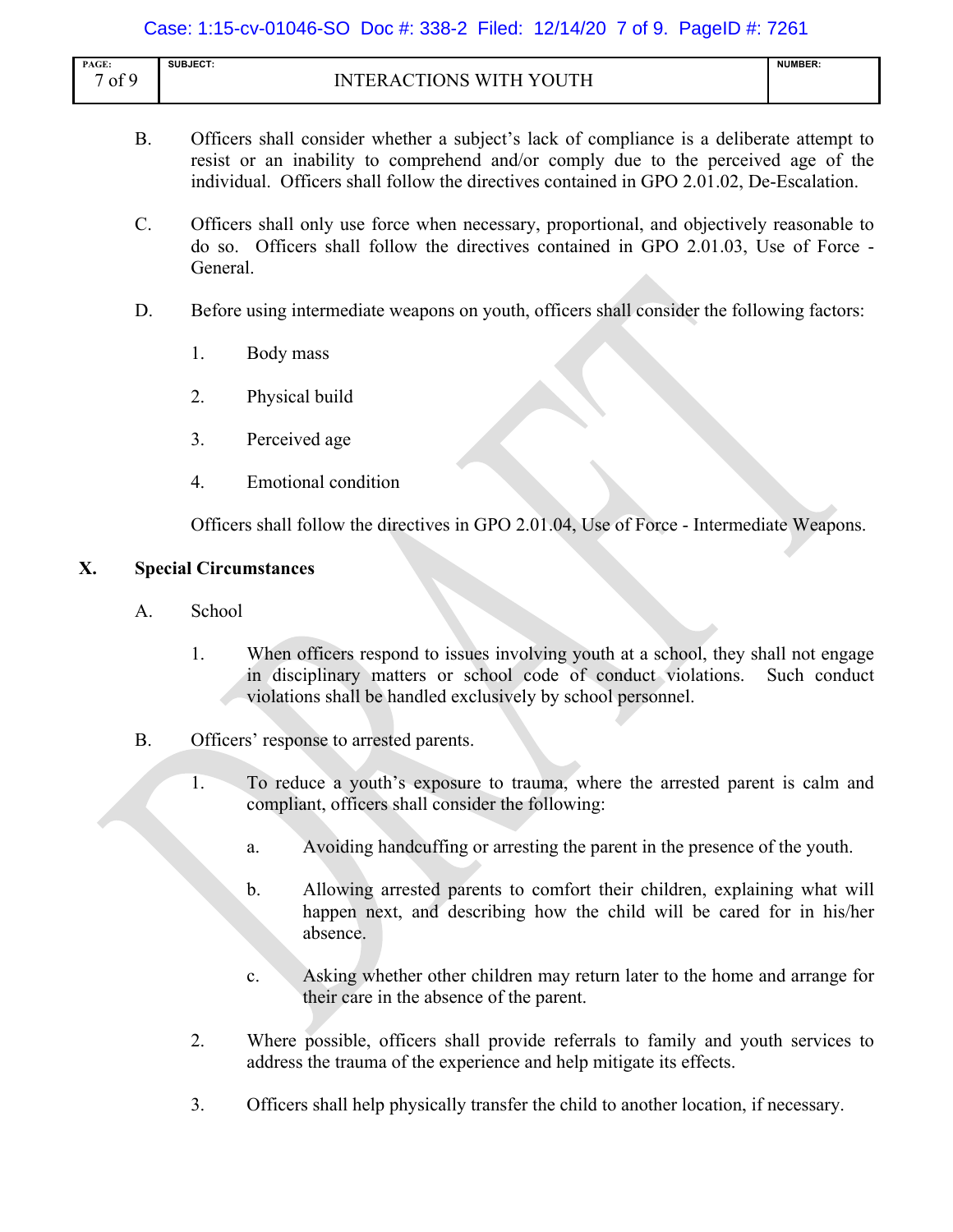## Case: 1:15-cv-01046-SO Doc #: 338-2 Filed: 12/14/20 8 of 9. PageID #: 7262

| PAGE:                   | <b>SUBJECT:</b>                                                                                      | <b>NUMBER:</b> |
|-------------------------|------------------------------------------------------------------------------------------------------|----------------|
| $\sim$ $\sim$<br>´ OI . | WITH YOUTH<br>ONS<br><b>INTER</b><br>$\lceil \cdot \rceil$ Trunk $\lceil \cdot \rceil$<br>$\Delta$ ( |                |

- 4. If an arrestee is the sole caregiver of one or more children and no other responsible adult is available, officers shall:
	- a. Contact the Cuyahoga County Division of Children and Family Services (696-KIDS) regarding transferring custody of youth.
	- b. Ensure the transfer of custody occurred as required.
	- c. Provide contact information to caregiver to assist in locating parent(s).
- C. Youth in Crisis
	- 1. When interacting with youth in crisis officers shall, when feasible, attempt to deescalate in a manner that reflects an age-appropriate approach (Refer to GPO 5.11.03, Crisis Intervention Team Response).
	- 2. Officers shall use the least restrictive approaches possible when interacting with a youth that is in crisis, including but not limited to the following:
		- a. **Ask Dispatch for Assistance:** Officers shall note any indication from dispatch that the situation involves youth in crisis and shall attempt to locate a responsible adult to assist at the scene and provide information regarding medications.
		- b. **Assess and Consult with CRT:** Upon arrival on the scene, officers shall assess a youth's current risk to themselves and others, whether the child/youth is armed, and whether psychiatric care is needed, to determine the best course of action.
	- 3. CRT shall be contacted in the following situations:
		- a. If the officer or parent has questions about service options.
		- b. If the officer or parent is concerned about youth's behavior or statements.
		- c. If the officer feels the youth may be a possible suicide risk.
		- d. If the officer feels the parent may benefit from services being brought to the youth at home but parent is not sure how to access that service.
		- e. If a parent is concerned his/her child is at risk of becoming involved in multi-systems (e.g., CCDCFS, Juvenile Court).
		- f. If mental illness symptoms occur after the youth is arrested.
- D. Suicide Risk/Attempt